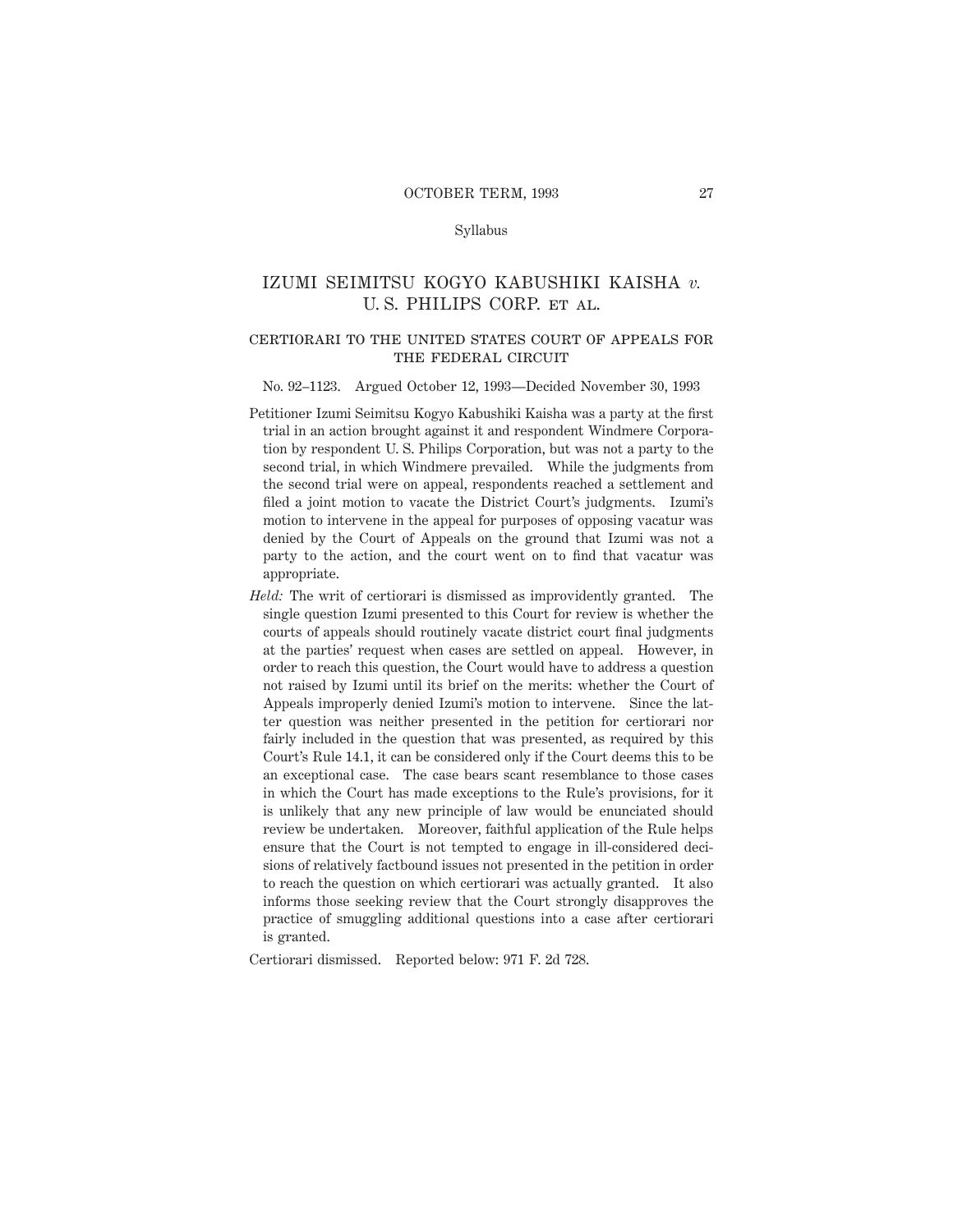### 28 IZUMI SEIMITSU KOGYO KABUSHIKI KAISHA *v.* U. S. PHILIPS CORP. Per Curiam

*Herbert H. Mintz* argued the cause for petitioner. With him on the briefs were *Robert D. Litowitz, Jean Burke Fordis, David S. Forman,* and *William L. Androlia.*

*Garrard R. Beeney* argued the cause for respondents. With him on the brief were *William E. Willis, John L. Hardiman, Sheldon Karon,* and *Paul M. Dodyk.*

*Thomas G. Hungar* argued the cause for the United States as *amicus curiae* urging affirmance. With him on the brief were *Acting Solicitor General Bryson, Acting Assistant Attorney General Schiffer, Acting Deputy Solicitor General Kneedler, Leonard Schaitman,* and *John P. Schnitker*.\*

# PER CURIAM.

In order to reach the merits of this case, we would have to address a question that was neither presented in the petition for certiorari nor fairly included in the one question that was presented. Because we will consider questions not raised in the petition only in the most exceptional cases, and because we conclude this is not such a case, we dismiss the writ of certiorari as improvidently granted.

Petitioner was named as a defendant, along with respondent Windmere Corporation, in an action brought by respondent U. S. Philips Corporation in the District Court for the Southern District of Florida claiming that the defendants had infringed Philips' patent rights and engaged in unfair trade competition. Windmere counterclaimed for antitrust violations. At the first trial of the action, judgment was entered on a jury verdict for Philips on its patent infringement claim, and neither Izumi nor Windmere appealed. Philips also prevailed on Windmere's antitrust counterclaim, and the District Court ordered a new trial on the unfair competition

<sup>\*</sup>Briefs of *amici curiae* urging reversal were filed for Sears Roebuck & Co. by *Roger D. Greer* and *Kara F. Cenar;* and for Trial Lawyers for Public Justice by *Jill E. Fisch* and *Arthur H. Bryant.*

*Jay M. Smyser* filed a brief for the Product Liability Advisory Council, Inc., as *amicus curiae* urging affirmance.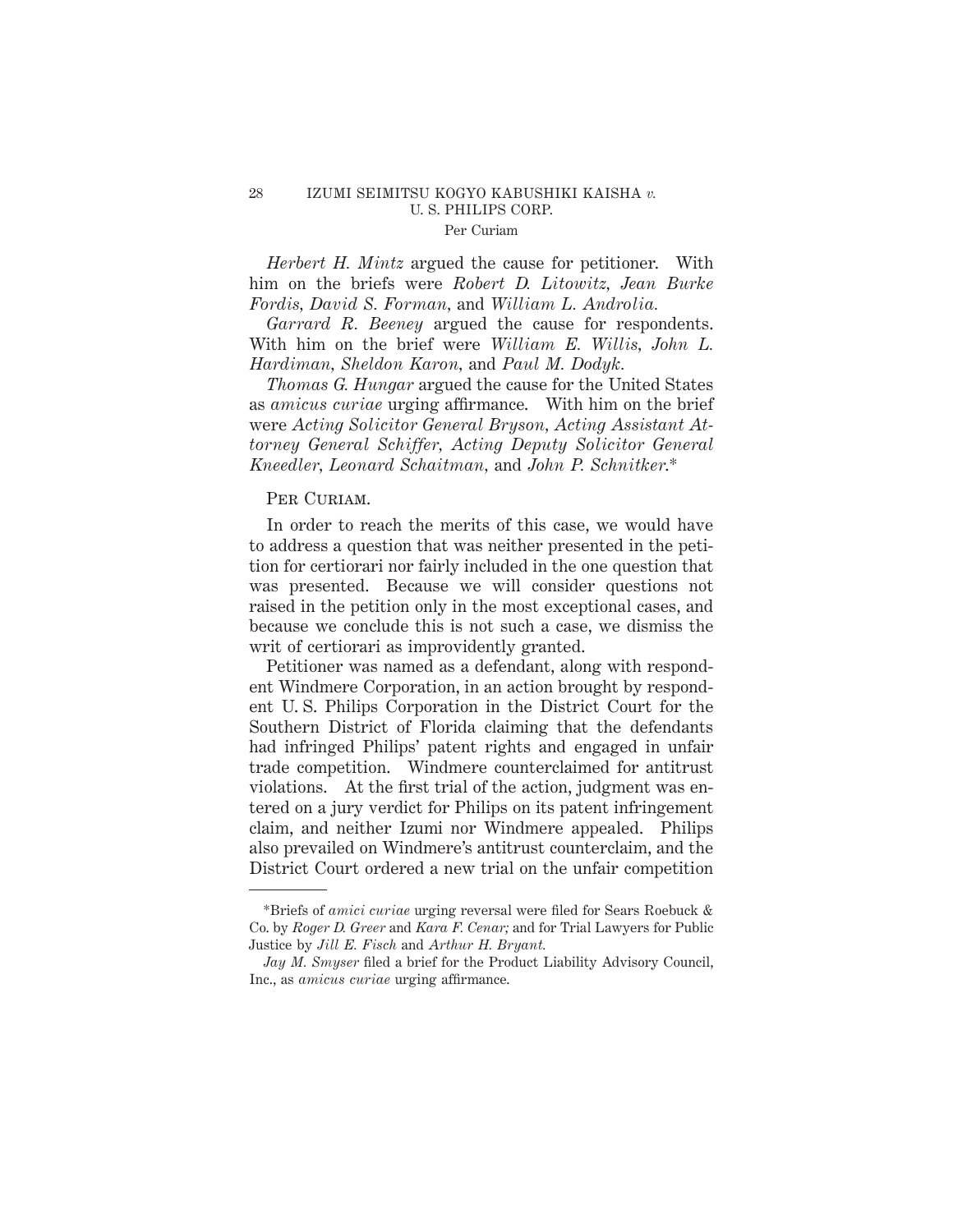#### Per Curiam

claim. On Windmere's interlocutory appeal, the United States Court of Appeals for the Federal Circuit reversed the judgment on the antitrust counterclaim and remanded the case for a new trial. *U. S. Philips Corp.* v. *Windmere Corp.,* 861 F. 2d 695 (CA Fed. 1988), cert. denied, 490 U. S. 1068 (1989). Izumi took no further part in the litigation.

A second jury found in favor of Windmere both on Philips' unfair competition claim and on Windmere's antitrust counterclaim, and judgment was entered in favor of Windmere on the latter for more than \$89 million. Philips appealed both judgments to the Federal Circuit. Before the Court of Appeals decided the case, however, Windmere and Philips reached a settlement wherein Philips agreed to pay Windmere \$57 million. Windmere and Philips also agreed jointly to request the Court of Appeals to vacate the District Court's judgments, although the settlement was not conditioned on the Federal Circuit granting the vacatur motion. After Windmere and Philips filed their joint motion to vacate, petitioner sought to intervene on appeal for purposes of opposing vacatur.

The Court of Appeals denied Izumi's motion to intervene. *U. S. Philips Corp.* v. *Windmere Corp.,* 971 F. 2d 728, 730–731 (CA Fed. 1992). It reasoned that Izumi was not a party to the second trial, and that its financial support of Windmere's litigation as an indemnitor was not sufficient to confer party status. The Court of Appeals also concluded that Izumi's interest in preserving the judgment for collateral estoppel purposes was insufficient to provide standing.1 *Ibid.* The Court of Appeals proceeded to review the vacatur motion and concluded that, because the settlement included all the parties to the appeal, vacatur was appropriate. *Id.,* at 731.

Title 28 U. S. C. § 1254(1) provides, in relevant part:

<sup>1</sup> Petitioner hoped to preserve the judgment for use in a suit brought by Philips against Sears and Izumi in the United States District Court for the Northern District of Illinois. As with Windmere, Izumi has agreed to indemnify Sears' litigation expenses.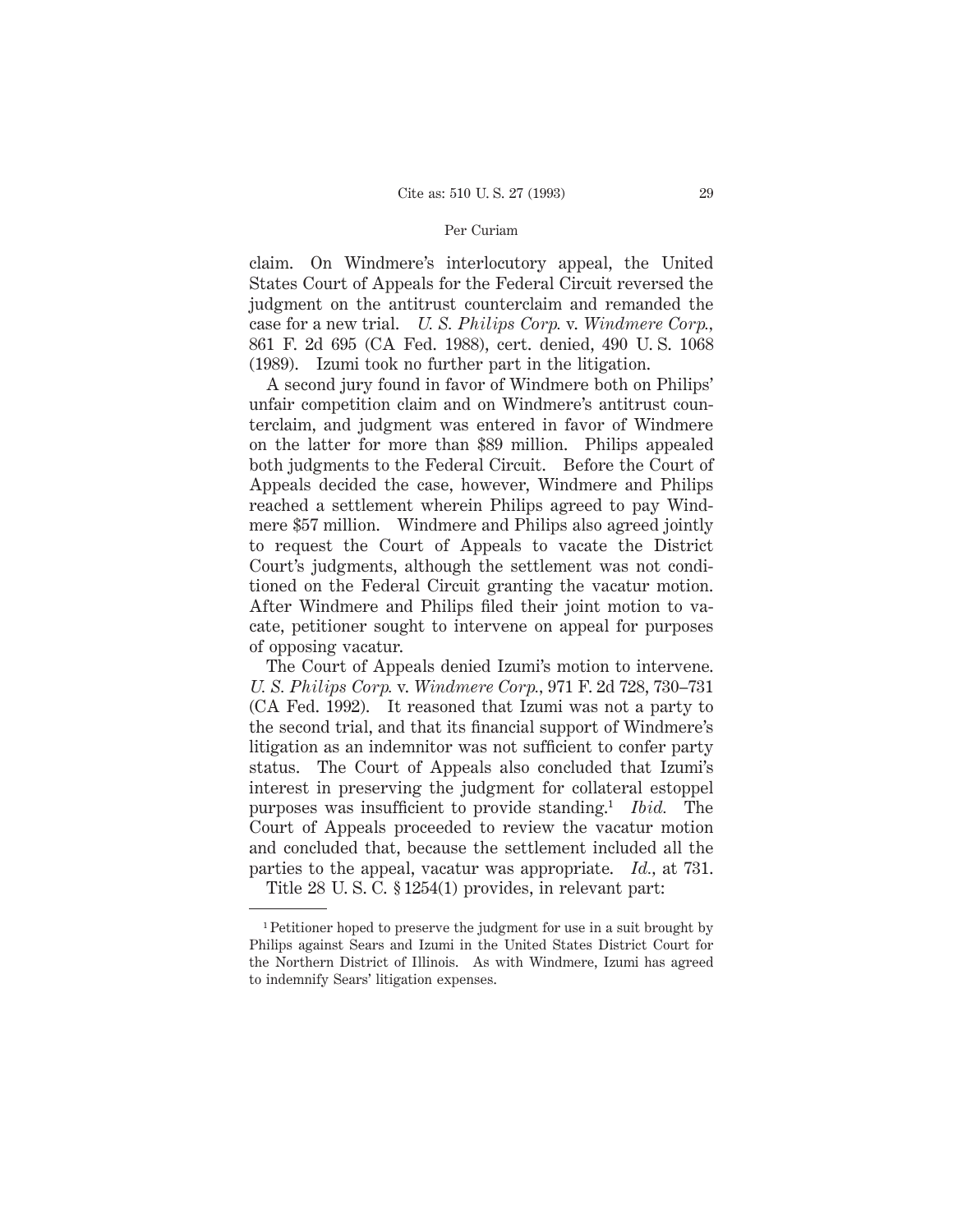### 30 IZUMI SEIMITSU KOGYO KABUSHIKI KAISHA *v.* U. S. PHILIPS CORP. Per Curiam

"Cases in the courts of appeals may be reviewed by the Supreme Court...

"(1) [B]y writ of certiorari granted upon the petition of any *party* to any civil or criminal case, before or after rendition of judgment or decree." (Emphasis added.)

Because the Court of Appeals denied petitioner's motion for intervention, Izumi is not a party to this particular civil case. One who has been denied the right to intervene in a case in a court of appeals may petition for certiorari to review that ruling, *Automobile Workers* v. *Scofield,* 382 U. S. 205, 208– 209 (1965), but Izumi presented no such question in its petition for certiorari. It presented a single question for our review: "Should the United States Courts of Appeals routinely vacate district court final judgments at the parties' request when cases are settled while on appeal?" Because this question has divided the Courts of Appeals, $2$  we granted certiorari. 507 U. S. 907 (1993). In its brief on the merits, petitioner added the following to its list of questions presented: "Whether the court of appeals should have permitted Petitioner to oppose Respondents' motion to vacate the district court judgment."

This Court's Rule 14.1(a) provides, in relevant part: "The statement of any question presented [in a petition for certiorari] will be deemed to comprise every subsidiary question fairly included therein. Only the questions set forth in the petition, or fairly included therein, will be considered by the

<sup>2</sup> Like the Federal Circuit, the Second Circuit will generally grant motions to vacate when parties settle on appeal. See *Nestle Co.* v. *Chester's Market, Inc.,* 756 F. 2d 280, 282–284 (CA2 1985). The Third, District of Columbia, and Seventh Circuits will generally deny such motions. See *Clarendon Ltd.* v. *Nu-West Industries, Inc.,* 936 F. 2d 127 (CA3 1991); *In re United States,* 927 F. 2d 626 (CADC 1991); *In re Memorial Hospital of Iowa County, Inc.,* 862 F. 2d 1299 (CA7 1988). The Ninth Circuit requires district courts to balance "the competing values of finality of judgment and right to relitigation of unreviewed disputes." *Ringsby Truck Lines, Inc.* v. *Western Conference of Teamsters,* 686 F. 2d 720, 722 (1982).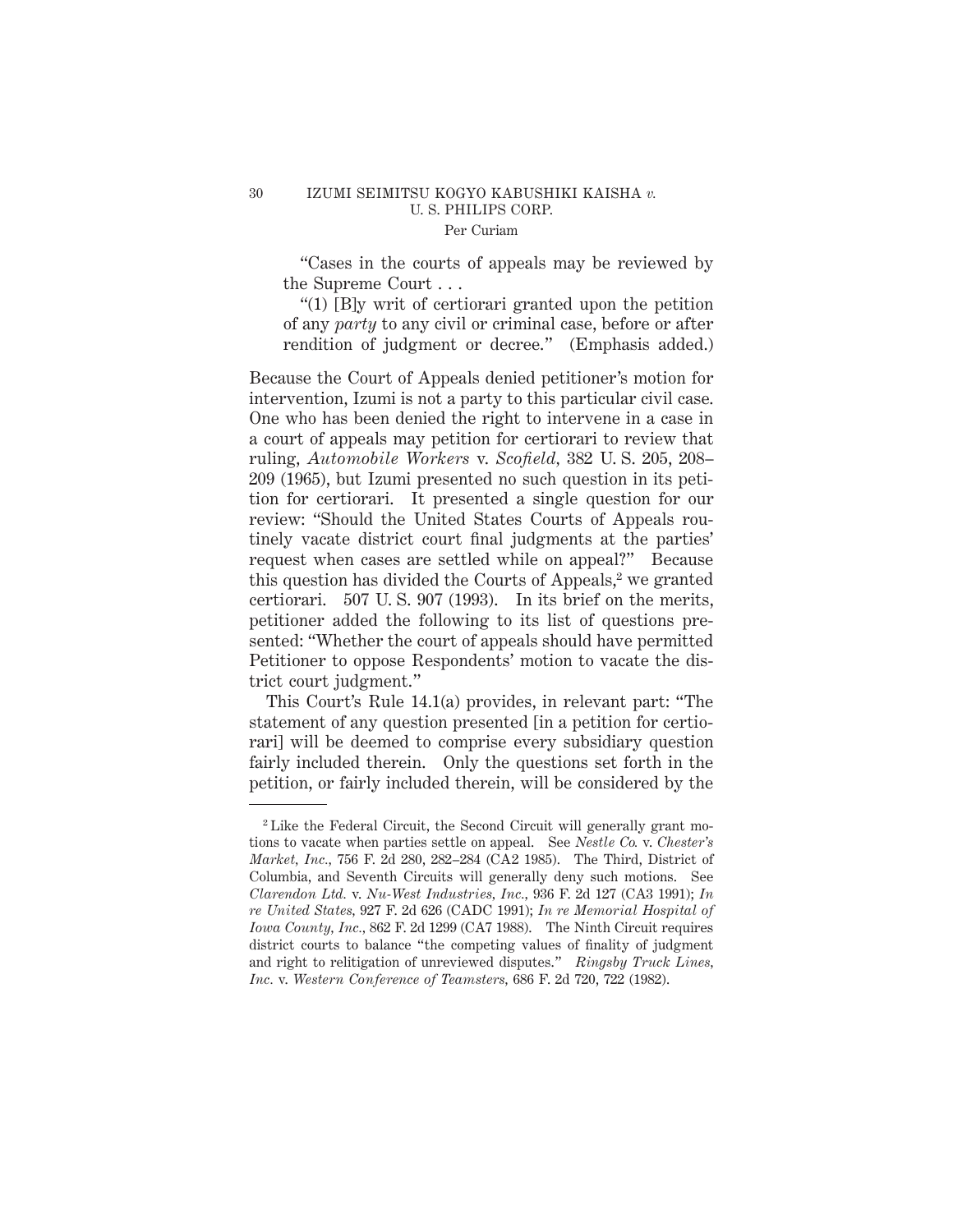### Per Curiam

Court."<sup>3</sup> Unless we can conclude that the question of the denial of petitioner's motion to intervene in the Court of Appeals was "fairly included" in the question relating to the vacatur of final judgments at the parties' request, Rule 14.1 would prevent us from reaching it.

It seems clear that a challenge to the Federal Circuit's denial of petitioner's motion to intervene is not "subsidiary" to the question on which we granted certiorari. On the contrary, it is akin to a question regarding a party's standing,4 which we have described as a "threshold inquiry" that "'in no way depends on the merits'" of the case. Whitmore v. *Arkansas,* 495 U. S. 149, 155 (1990) (quoting *Warth* v. *Seldin,* 422 U. S. 490, 500 (1975)).

We also believe that the question is not "fairly included" in the question presented for our review.<sup>5</sup> A question which is merely "complementary" or "related" to the question presented in the petition for certiorari is not " 'fairly included

<sup>3</sup> The initial version of this Rule, promulgated in 1954, stated: "The statement of a question presented will be deemed to include every subsidiary question fairly comprised therein. Only the questions set forth in the petition or fairly comprised therein will be considered by the court." Rule 23.1(c), Rules of the Supreme Court of the United States, 346 U. S. 951, 972 (1954). The current version dates back to 1980, when we amended the Rules. The 1980 changes in syntax obviously did not alter the substance of the Rule.

<sup>4</sup> The Court of Appeals actually dismissed Izumi's motion in terms of standing, concluding that Izumi did "not have standing to oppose the joint motion." *U. S. Philips Corp.* v. *Windmere Corp.,* 971 F. 2d 728, 731 (CA Fed. 1992).

<sup>&</sup>lt;sup>5</sup>We note that the fact that the parties devoted a portion of their merits briefs to the intervention issue does not bring that question properly before us. *Radzanower* v. *Touche Ross & Co.,* 426 U. S. 148, 151, n. 3 (1976). Nor does "[t]he fact that the issue was mentioned in argument . . . bring the question properly before us." *Mazer* v. *Stein,* 347 U. S. 201, 206, n. 5 (1954). Contrary to the dissent's suggestion, see *post,* at 35–36, the fact that Izumi discussed this issue in the text of its petition for certiorari does not bring it before us. Rule 14.1(a) requires that a subsidiary question be fairly included in the *question presented* for our review.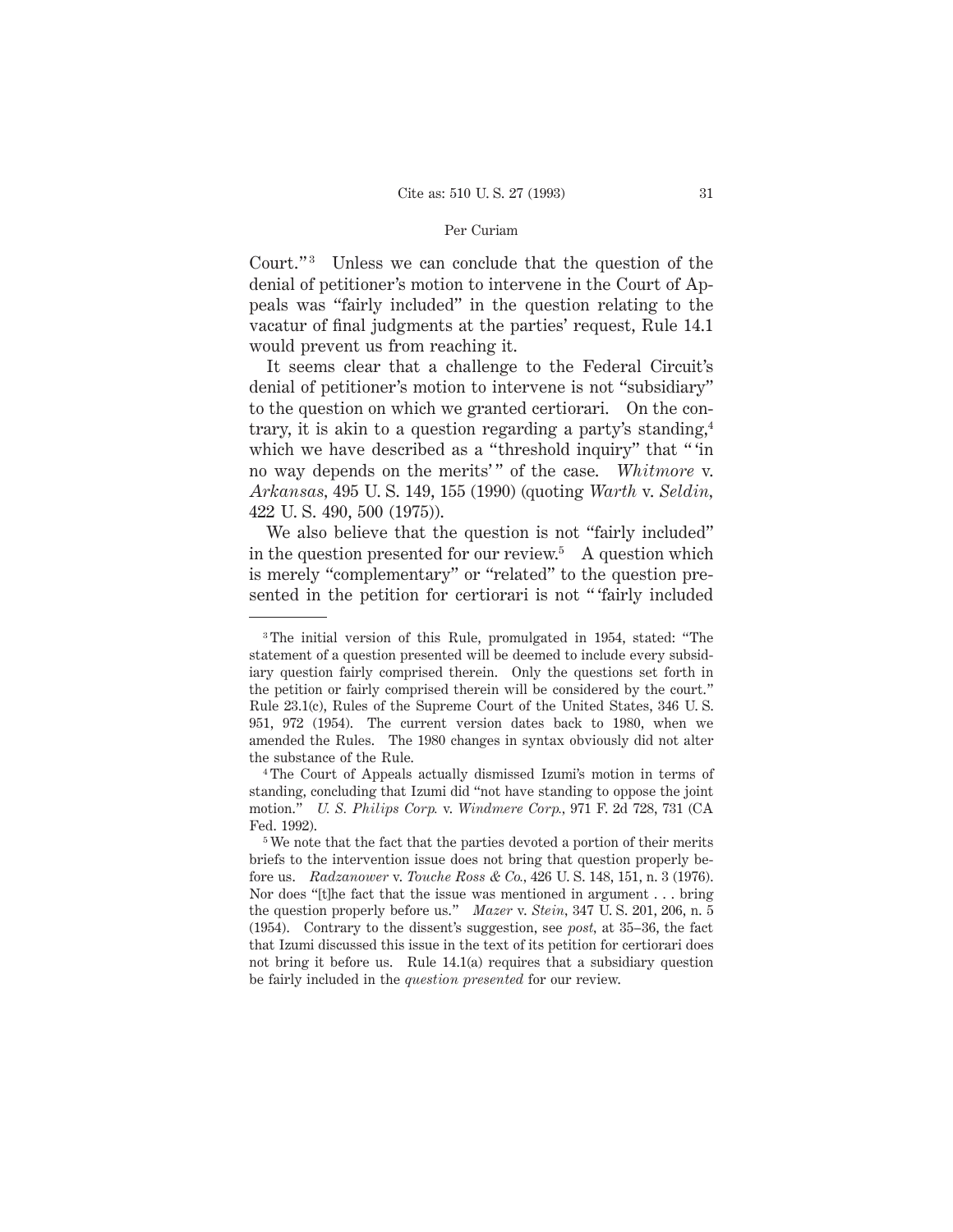### 32 IZUMI SEIMITSU KOGYO KABUSHIKI KAISHA *v.* U. S. PHILIPS CORP. Per Curiam

therein.'" *Yee* v. *Escondido*, 503 U.S. 519, 537 (1992). Thus, in *Yee*, we concluded that the question whether an ordinance effected a physical taking did not include the related question of whether it effected a regulatory taking. *Ibid.* Whether petitioner should have been granted leave to intervene below is quite distinct, both analytically and factually, from the question whether the Court of Appeals should vacate judgments where the parties have so stipulated. The questions are even less related or complementary to one another than were the questions in *Yee.*

The intervention question being neither presented as a question in the petition for certiorari nor fairly included therein, "Rule 14.1(a) accordingly creates a heavy presumption against our consideration" of that issue. *Ibid.* Rule 14.1(a), of course, is prudential; it "does not limit our power to decide important questions not raised by the parties." *Blonder-Tongue Laboratories, Inc.* v. *University of Ill. Foundation,* 402 U. S. 313, 320, n. 6 (1971). A prudential rule, however, is more than a precatory admonition. As we have stated on numerous occasions, we will disregard Rule 14.1(a) and consider issues not raised in the petition " 'only in the most exceptional cases.'" *Yee, supra,* at 535 (quoting *Stone* v. *Powell,* 428 U. S. 465, 481, n. 15 (1976)); see also *Berkemer* v. *McCarty,* 468 U. S. 420, 443, n. 38 (1984) ("Absent unusual circumstances, . . . we are chary of considering issues not presented in petitions for certiorari").6

 $6$  Even before the first version of the current Rule 14.1(a) was adopted, we indicated our unwillingness to decide issues not presented in petitions for certiorari. As we stated in *General Talking Pictures Corp.* v. *Western Electric Co.,* 304 U. S. 175, 179 (1938): "One having obtained a writ of certiorari to review specified questions is not entitled here to obtain decision on any other issue." And as Justice Jackson stated, writing for a plurality in *Irvine* v. *California,* 347 U. S. 128, 129–130 (1954): "We disapprove the practice of smuggling additional questions into a case after we grant certiorari. The issues here are fixed by the petition unless we limit the grant, as frequently we do to avoid settled, frivolous or state law questions."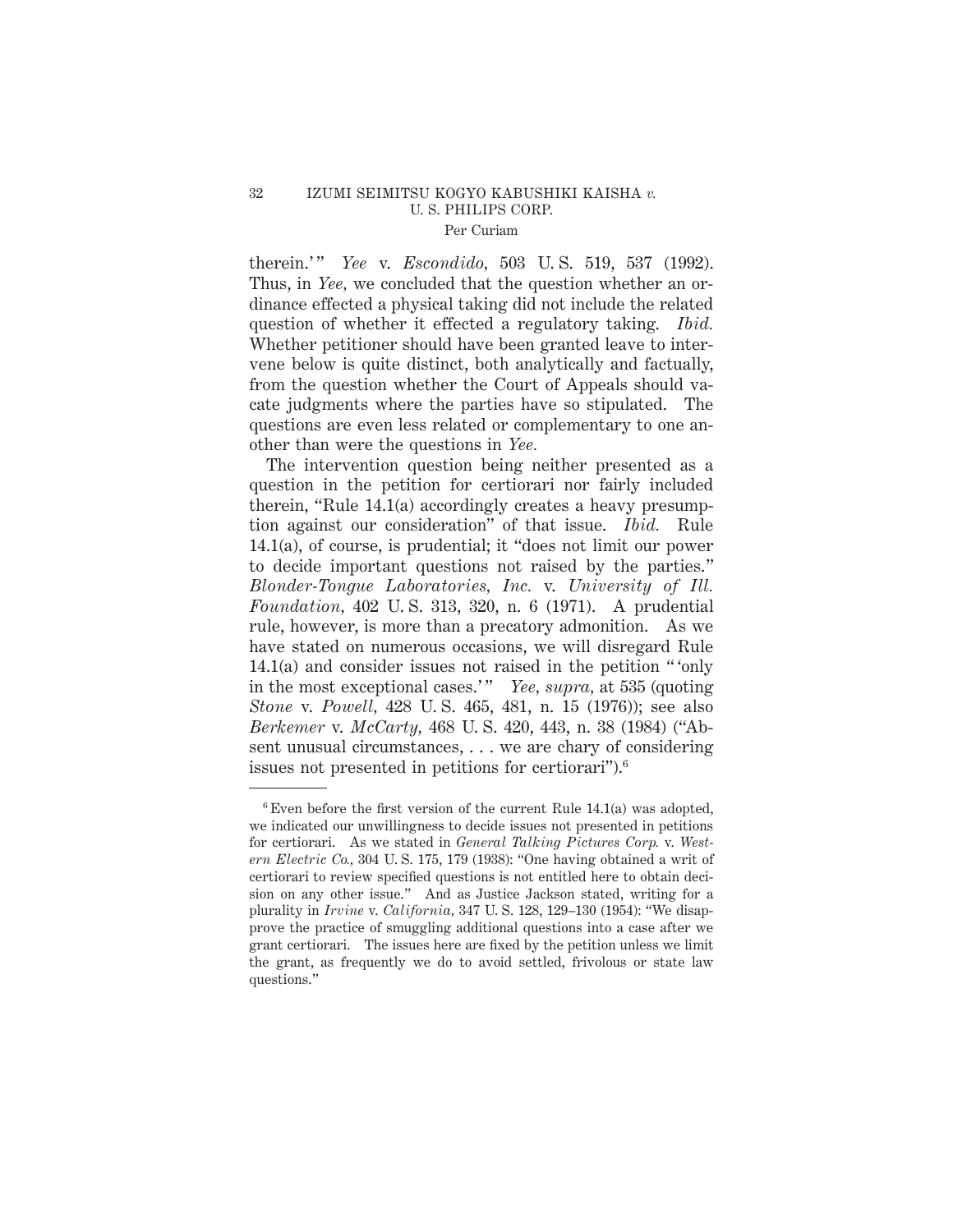### Per Curiam

We have made exceptions to Rule  $14.1(a)$  in cases where we have overruled one of our prior decisions even though neither party requested it. See, *e. g., Blonder-Tongue, supra,* at 319–321. We have also decided a case on nonconstitutional grounds even though the petition for certiorari presented only a constitutional question. See, *e. g., Boynton* v. *Virginia,* 364 U. S. 454, 457 (1960); *Neese* v. *Southern R. Co.,* 350 U. S. 77, 78 (1955). We must also notice the possible absence of jurisdiction because we are obligated to do so even when the issue is not raised by a party. See, *e. g., Lake Country Estates, Inc.* v. *Tahoe Regional Planning Agency,* 440 U. S. 391, 398 (1979); *Liberty Mut. Ins. Co.* v. *Wetzel,* 424 U. S. 737, 740 (1976). And we may, pursuant to this Court's Rule 24.1(a), "consider a plain error not among the questions presented but evident from the record and otherwise within [our] jurisdiction to decide." See, *e. g., Wood* v. *Georgia,* 450 U. S. 261, 265, n. 5 (1981); see generally R. Stern, E. Gressman, & S. Shapiro, Supreme Court Practice § 6.26 (6th ed. 1986) (discussing Rule 14.1(a) and its exceptions).

The present case bears scant resemblance to those cited above in which we have made exceptions to the provisions of Rule 14.1. While the decision on any particular motion to intervene may be a difficult one, it is always to some extent bound up in the facts of the particular case. Should we undertake to review the Court of Appeals' decision on intervention, it is unlikely that any new principle of law would be enunciated, as is evident from the briefs of the parties on this question. As we said in *Yee,* Rule 14.1(a) helps us "[t]o use our resources most efficiently" by highlighting those cases "that will enable us to resolve particularly important questions." 503 U. S., at 536. The Court of Appeals' disposition of petitioner's motion to intervene is simply not such a question.7

<sup>7</sup> Justice Stevens in dissent urges that our disposition of *United States* v. *Williams,* 504 U. S. 36 (1992), provides authority for reaching the merits of this case. We disagree. There we applied a different prudential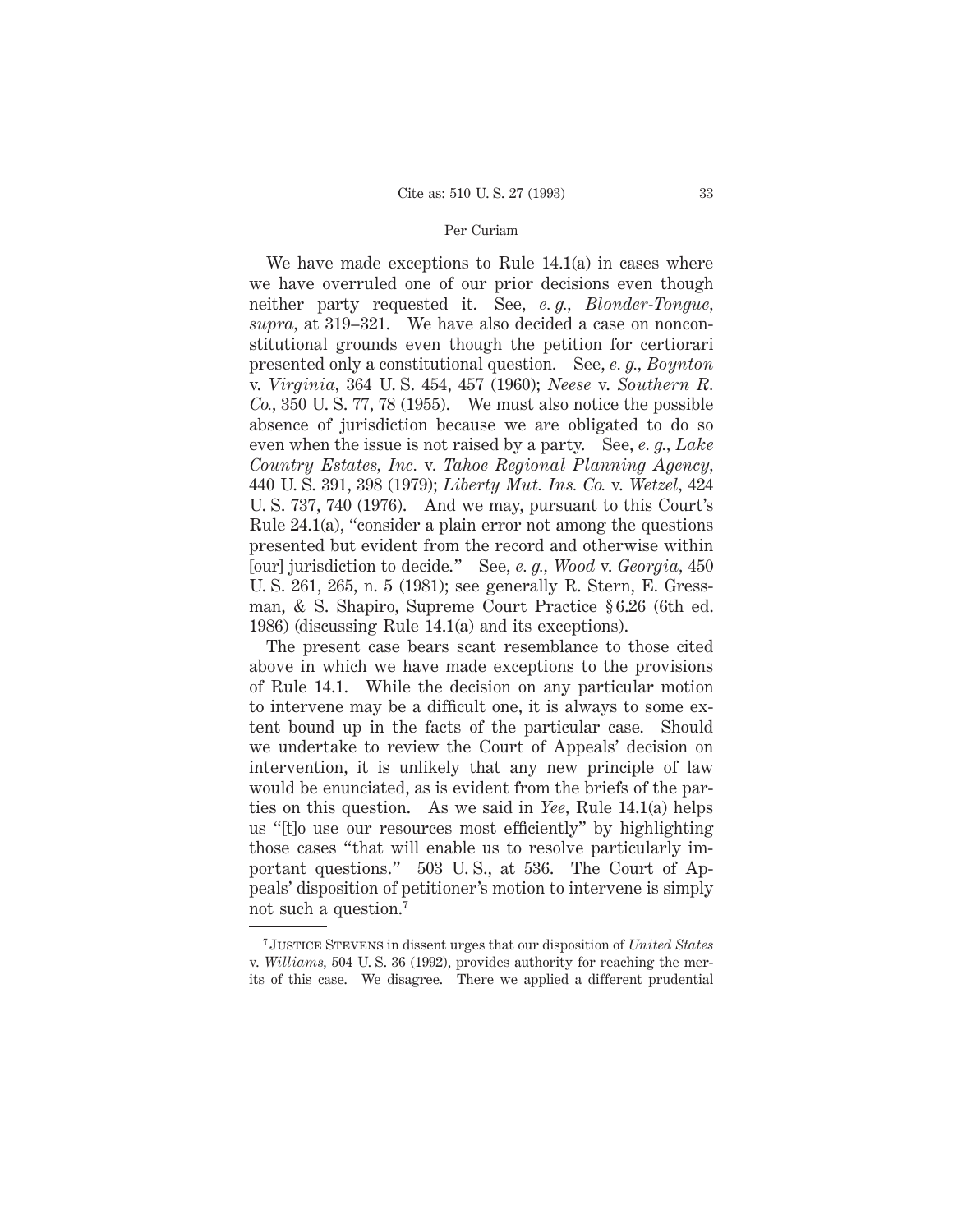# 34 IZUMI SEIMITSU KOGYO KABUSHIKI KAISHA *v.* U. S. PHILIPS CORP. Stevens, J., dissenting

Should we disregard the Rule here, there would also be a natural tendency—to be consciously resisted, of course—to reverse the holding of the Court of Appeals on the intervention question in order that we could address the merits of the question on which we actually granted certiorari; otherwise, we would have devoted our efforts *solely* to addressing a relatively factbound issue which does not meet the standards that guide the exercise of our certiorari jurisdiction. Our faithful application of Rule 14.1(a) thus helps ensure that we are not tempted to engage in ill-considered decisions of questions not presented in the petition. Faithful application will also inform those who seek review here that we continue to strongly "disapprove the practice of smuggling additional questions into a case after we grant certiorari." *Irvine* v. *California,* 347 U. S. 128, 129 (1954) (plurality opinion).

Izumi was not a party to the appeal below, and the Court of Appeals denied its motion to intervene there. Because we decline to review the propriety of the Court of Appeals' denial of intervention, petitioner lacks standing under § 1254(1) to seek review of the question presented in the petition for certiorari. The writ of certiorari is therefore dismissed as improvidently granted.

*It is so ordered.*

Justice Stevens, with whom Justice Blackmun joins, dissenting.

When both parties to a case pending on appeal ask the appellate court to vacate the judgment entered by the trial court because they have settled their differences, should the court routinely take that action without first considering its effect on third parties? Subsumed within that question is the related question whether an affected third party should

rule—the one which precludes our review of an issue that "was not pressed or passed upon below." *Id.,* at 41 (internal quotation marks omitted). Because the issue there *had been passed upon* by the lower court, see *id.,* at 39, we reviewed it.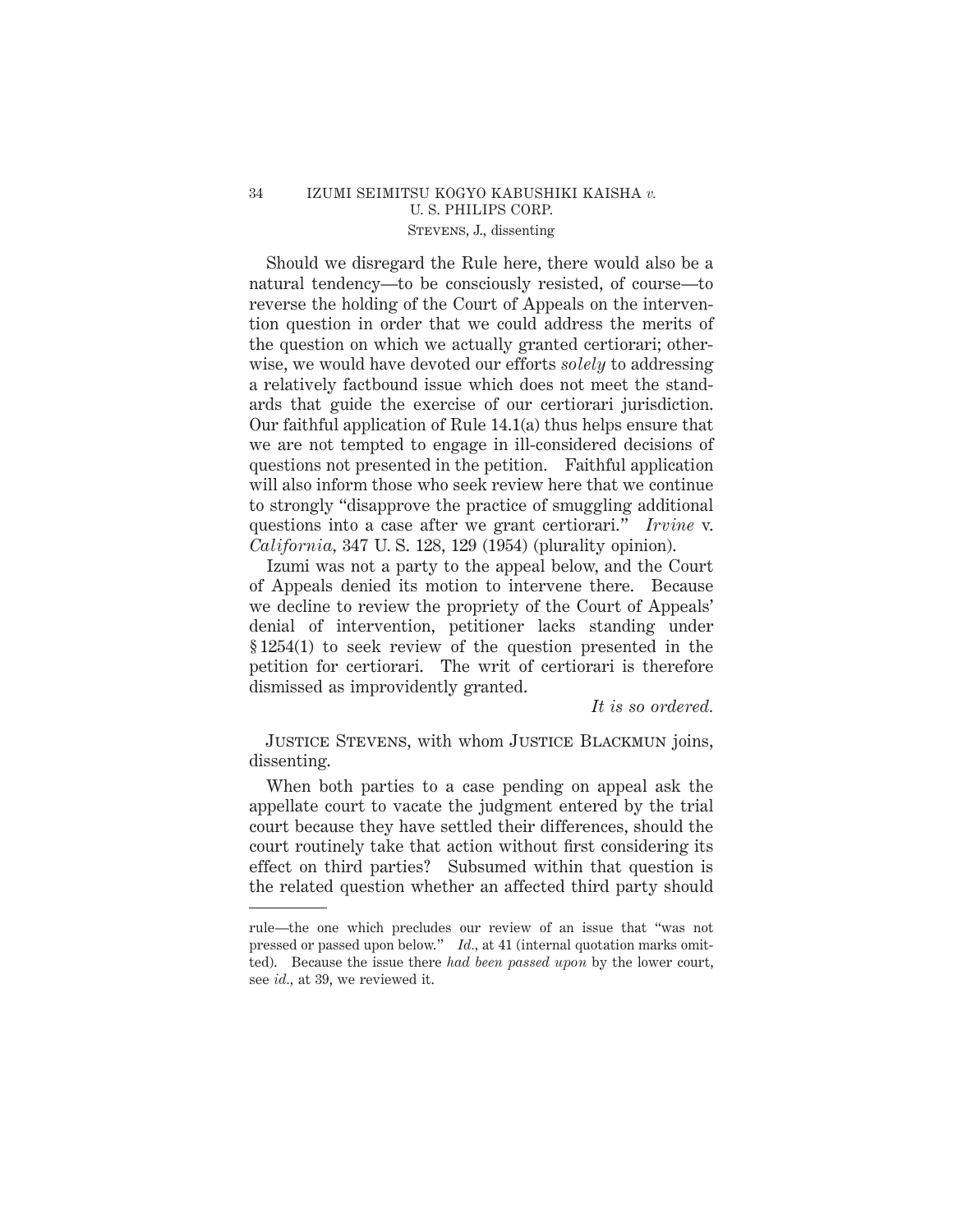be allowed to intervene to object to the vacation of the judgment. In this case the Court of Appeals for the Federal Circuit answered both of those questions incorrectly.

Petitioner Izumi manufactures electric razors in Japan that it sells to American distributors, including Windmere and Sears Roebuck. It has indemnified those distributors against liability for patent or trade dress infringement. Respondent Philips is a competitor that has been engaged in protracted litigation with Izumi's distributors. In a case filed by respondent in the Southern District of Florida, the trial court entered a judgment dismissing respondent's trade dress claims and awarding Windmere \$89,644,257 plus attorney's fees, interest, and costs on an antitrust counterclaim. In a second case filed by respondent in the Northern District of Illinois, the District Court held that the Florida judgment collaterally estopped respondent from pursuing certain claims against Sears. Thereafter, respondent and Windmere settled their differences on terms that included a payment to Windmere of \$57 million and Windmere's agreement to join in a motion to vacate the Florida judgment.

Izumi was not a party to the settlement. Promptly after the settling parties filed their motion in the Federal Circuit, Izumi tried to object to the vacation of the Florida judgment. The court denied the motion on the ground that Izumi lacked standing, because it was not a party and its interest was insufficient to support intervention. The court then granted the motion to vacate. When that action was brought to the attention of the District Court in Illinois, it reinstated claims against Izumi's indemnitee (Sears).

Izumi filed a petition for certiorari presenting a single question.1 The petition itself devoted an entire section to refuting the Federal Circuit's argument that Izumi's interest

<sup>&</sup>lt;sup>1</sup> "Should the United States Court of Appeals routinely vacate district court final judgments at the parties' request when cases are settled while on appeal?" Pet. for Cert. i.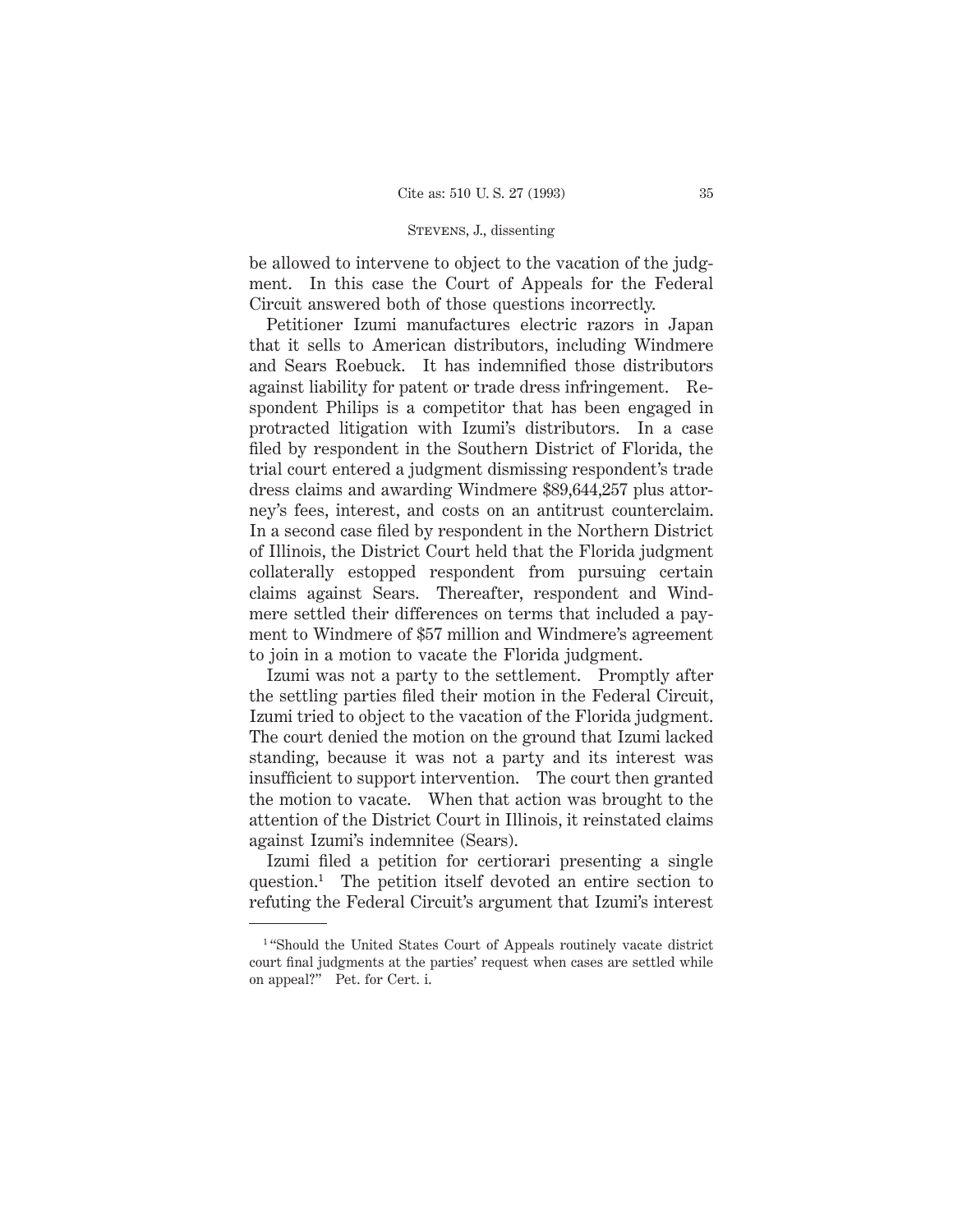# 36 IZUMI SEIMITSU KOGYO KABUSHIKI KAISHA *v.* U. S. PHILIPS CORP. Stevens, J., dissenting

was too insignificant to justify intervention.<sup>2</sup> In its brief in opposition, respondent argued that the intervention issue was not properly raised.<sup>3</sup> After consideration of respondent's arguments, we nevertheless decided to grant certiorari. We might, of course, have expressly directed the parties to argue the two questions separately, but it is now apparent that such direction was unnecessary because their briefs on the merits canvassed both issues.

The question whether Izumi should have been allowed to intervene in the Court of Appeals is a "subsidiary question fairly included" in the question presented, Rule 14.1(a), because the answer to the intervention question depends on the validity of the practice of routinely granting settling parties' motions to vacate trial court judgments. For if that routine practice is proper, then there is no point in allowing intervention. On the other hand, if vacation should ever be denied because of the potential impact on third-party interests, it was error to deny intervention in this case.<sup>4</sup> If routine vacation is improper, the Court of Appeals' reasons for denying intervention were clearly insufficient. Izumi obviously had a stake in the outcome of the motion, because the vacation of the Florida judgment significantly increased the potential liability and litigation expenses of its indemnitee. The fact that Izumi was not a formal party to the case before it sought to intervene is irrelevant because the very purpose of intervention is to acquire the status of a party.

<sup>2</sup> The substantive portion of Izumi's petition for certiorari was divided into four lettered sections. In the fourth, section D, petitioner argued that the prospect of relitigation in Illinois and Izumi's interest in the judgment against Windmere gave it "an immediate and direct interest in challenging the propriety of granting vacatur following settlement," and therefore that "Izumi was entitled to intervene in the appeal for the purposes of opposing vacatur." Pet. for Cert. 14, 15.

<sup>3</sup> Brief in Opposition 2, 4–5.

<sup>4</sup> See *National Union Fire Ins. Co. of Pittsburgh* v. *Seafirst Corp.,* 891 F. 2d 762, 764 (CA9 1989) (intervention granted to allow nonparty to challenge vacation of judgment).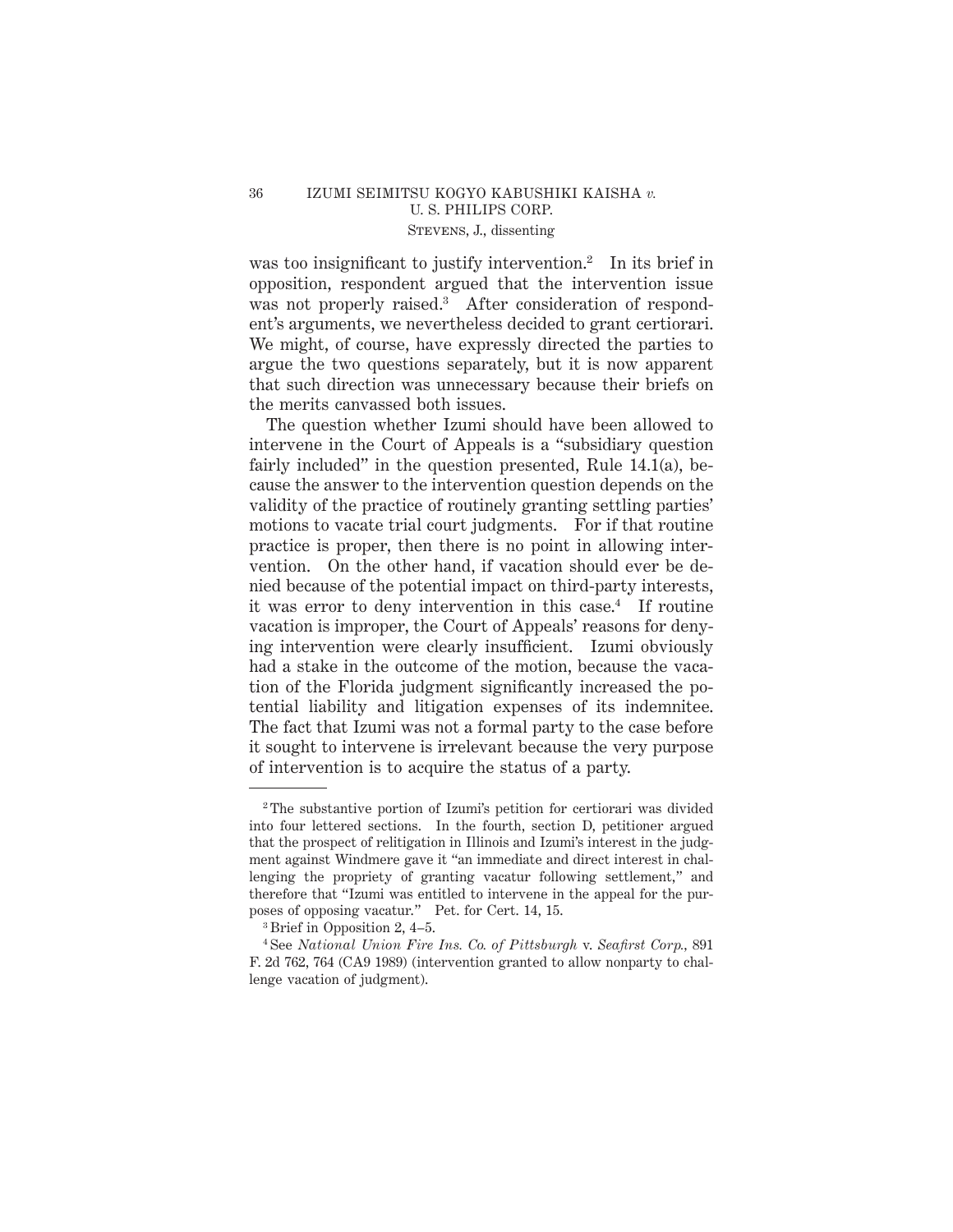Even if I were to concede that the intervention question is not "fairly included" in the question presented, I would still think it inappropriate to dismiss the writ of certiorari as improvidently granted. In view of the fact that petitioner raised and discussed the issue in its petition for certiorari, the Court's decision today rests purely on the technicality that the petition failed to frame a separate question to introduce this argument. Given the Court's occasional practice of ordering parties to address questions they have not raised,<sup>5</sup> it is ironic that the omission in this case should be given critical weight. Indeed, the Court's decision punishes this technical error much more severely than it has ever punished similar violations. Until today, the Court had never dismissed a case because of a violation of Rule 14.1(a) or its predecessors.6

To justify its decision, the majority quotes *Yee* v. *Escondido,* 503 U. S. 519 (1992), for the proposition that Rule 14.1(a), although prudential, is disregarded ""only in the most exceptional cases,""<sup>7</sup> ante, at 32. But the majority omits the very next words, which explain that it is proper to

<sup>7</sup> The Court also notes that jurisdictional questions are a traditional exception to the rule that an issue must fall under a question presented, *ante,* at 33, but the Court fails to recognize that the issue here—the propriety of intervention—is jurisdictional and thus falls within that exception.

<sup>5</sup> *Christianson* v. *Colt Industries Operating Corp.,* 484 U. S. 985 (1987) (directing parties to brief and argue jurisdictional question); *Eisen* v. *Carlisle & Jacquelin,* 414 U. S. 908 (1973) (same); *Payne* v. *Tennessee,* 498 U. S. 1076 (1991); *Patterson* v. *McLean Credit Union,* 485 U. S. 617 (1988).

 $6$  Rule 14.1(a) itself dates only to 1990, but the 1990 revisions merely renumbered a rule which has not substantially changed since 1954. Rule  $21.1(a)$  (1980) (identical language to present rule); Rule  $23.1(c)$  (1954) ("Only the questions set forth in the petition or fairly comprised therein will be considered by the court"). The Court never dismissed certiorari under either of these earlier rules. Even under the harsher rule that governed between 1939 and 1954, which allowed consideration only of "questions specifically brought forward by the petition," the Court never sanctioned violations with dismissal of certiorari as improvidently granted. Rule 38.2 (1939).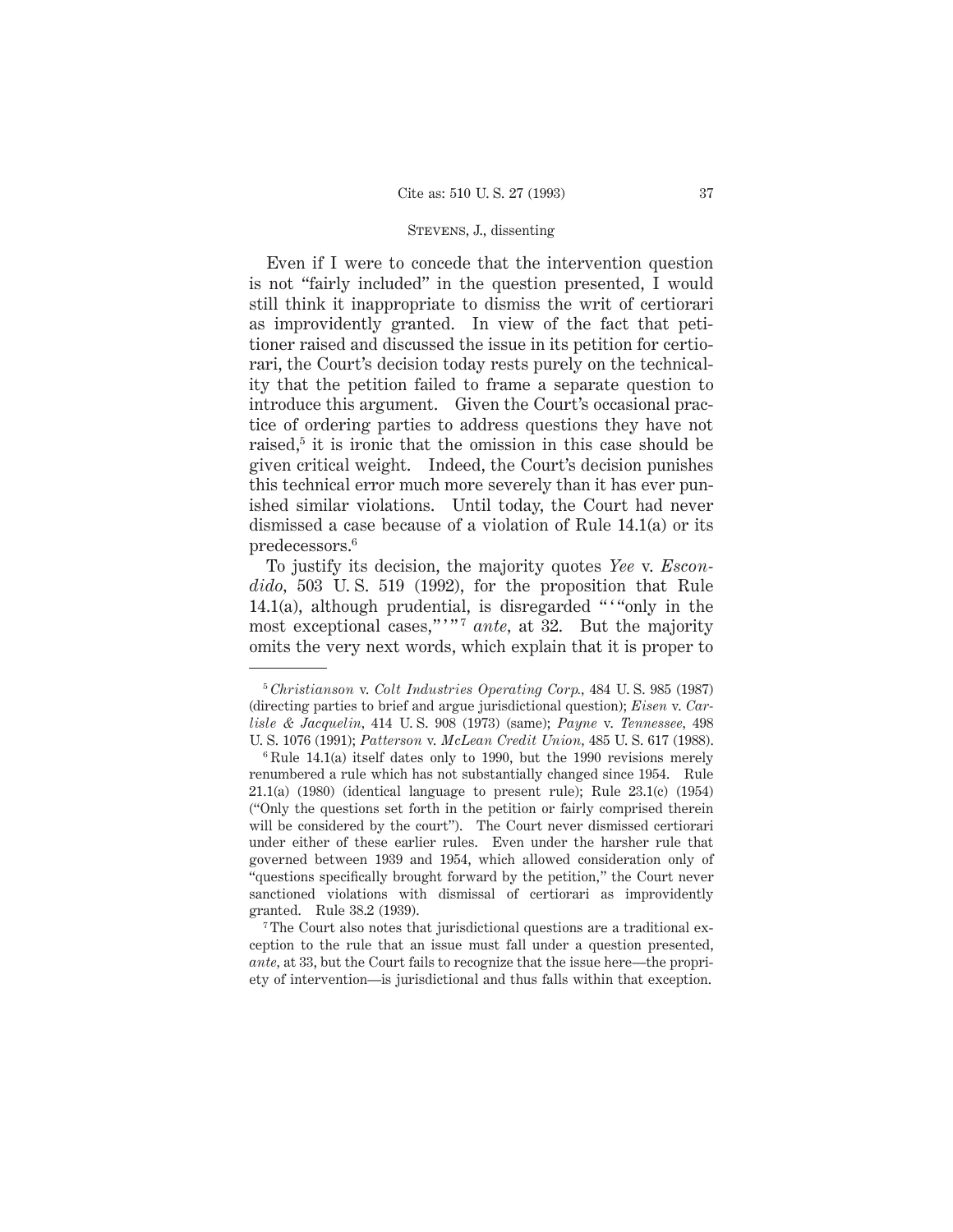# 38 IZUMI SEIMITSU KOGYO KABUSHIKI KAISHA *v.* U. S. PHILIPS CORP. Stevens, J., dissenting

set aside the rule "where reasons of urgency *or of economy* suggest the need to address the unpresented question." 503 U. S., at 535 (1992) (emphasis added). Judicial economy is not served by invoking prudential rules "*after* we have granted certiorari and the case has received plenary consideration on the merits. Our decision to grant certiorari represents a commitment of scarce judicial resources with a view to deciding the merits of one or more of the questions presented in the petition." *Oklahoma City* v. *Tuttle,* 471 U. S. 808, 815–816 (1985) (emphasis in original). See also *Canton* v. *Harris,* 489 U. S. 378, 384 (1989). The Court recently used stronger language when it refused to dismiss a case on prudential grounds raised and rejected in the process of granting certiorari. The majority noted that the dissent

"proposes that—after briefing, argument, and full consideration of the issue by all the Justices of this Court we now decline to entertain this petition for the same reason we originally rejected it, and that we dismiss it as improvidently granted. That would be improvident indeed. Our grant of certiorari was entirely in accord with our traditional practice, though even if it were not it would be imprudent (since there is no doubt that we have jurisdiction to entertain the case) to reverse course at this late stage." *United States* v. *Williams,* 504 U. S. 36, 40 (1992).8

<sup>8</sup> The majority notes that *Williams* concerned a different prudential rule—the one which precludes review of an issue that " 'was not pressed or passed upon below' "—but fails to provide any reason why violation of that rule should be forgiven more easily than violation of Rule 14.1(a). *Ante,* at 34, n. 7. If anything, one might think that the Court should be more reluctant to waive the rule requiring presentation of the issue below, because it ensures the adequate development of the record and protects the Court from deciding questions that could have been resolved by the lower courts. In addition, although the majority claims that the rule was satisfied "because the issue there *had been passed upon* by the lower court," it fails to note that part of the reason the rule was deemed to be satisfied was that the party had raised and the Court of Appeals had de-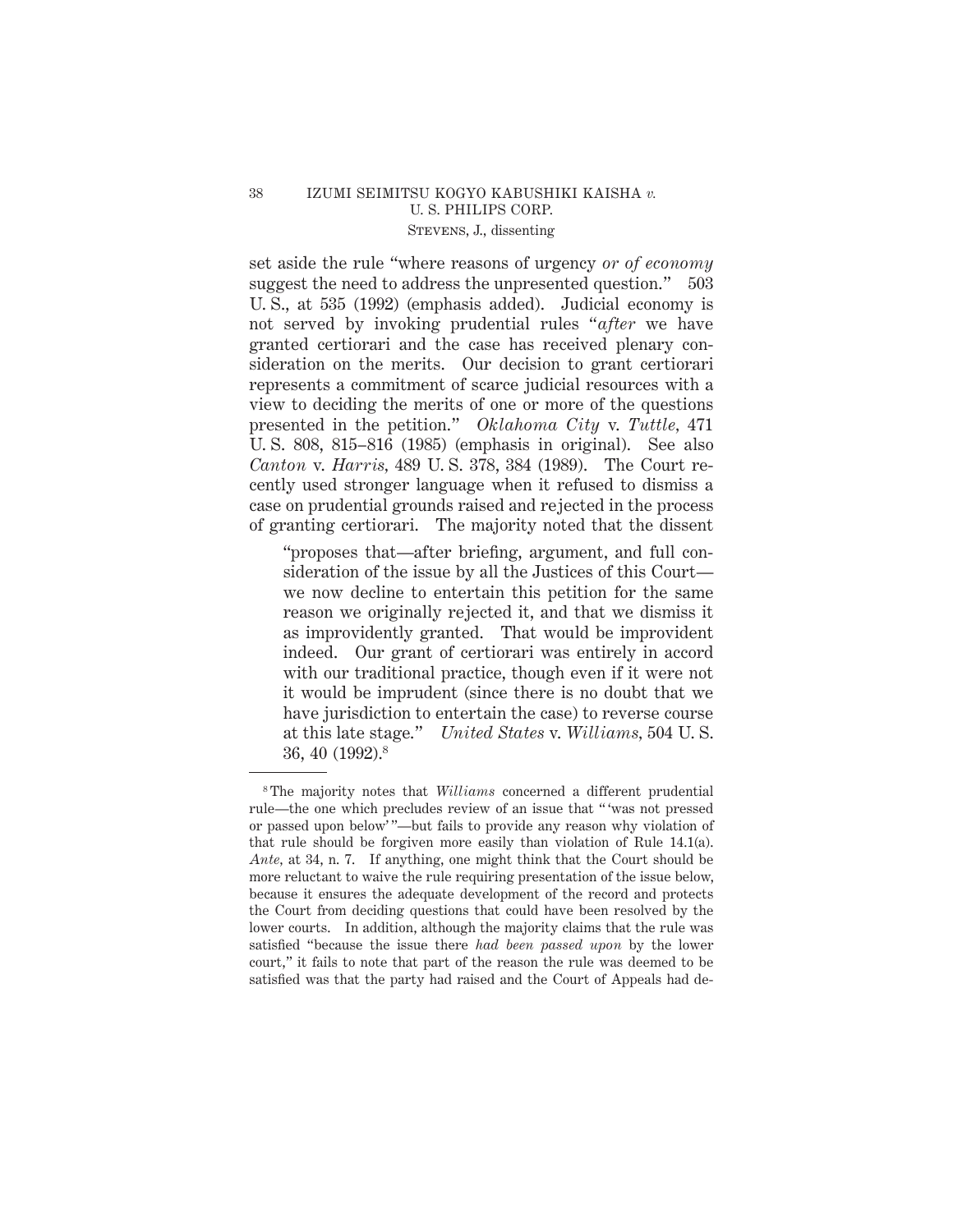Our opinion in *Yee* explains why Rule 14.1(a) ordinarily bars consideration of unpresented questions. First, the rule provides notice and prevents surprise, thus ensuring full briefing; second, the rule allows the Court to select only cases which present important questions and to focus its attention on those questions. *Yee,* 503 U. S., at 535–536. Neither reason applies here. There was no surprise, because the intervention issue was raised in the petition for certiorari and in petitioner's opening brief, and respondent argued the propriety of denying intervention at every opportunity. Nor did failure to use the word "intervention" in the "Question Presented" section of the petition for certiorari interfere with the efficient selection of cases for plenary review, since the Court was fully aware that the issue needed to be resolved in order to reach the vacation issue. It is not surprising that *Yee*'s explanation of Rule 14.1(a) does not fit the circumstances of this case, because Rule 14.1(a) was never intended to provide the basis for dismissal, and, before today, was never used for that purpose.<sup>9</sup>

The Court today suggests an additional argument for strict enforcement of Rule 14.1(a), that "there would also be a natural tendency—to be consciously resisted, of course—to reverse the holding of the Court of Appeals on the intervention question in order that we could address the merits of the question on which we actually granted certiorari." *Ante,* at 34. Reliance on such a flimsy argument underestimates the character and the quality of the Court's decisional processes. Moreover, this argument overlooks the fact that the Court

cided the issue in *another* case. 504 U. S., at 43–45. In this case, a comparable response to the prudential rule precluding review of the issue not expressly mentioned in the "question presented" would simply note that the intervention issue was discussed in *another* section of the certiorari petition. Most importantly, the majority misses the point of the passage quoted from *Williams.* The majority in that case noted that "even if" the prudential rule were violated, "it would be imprudent . . . to reverse course at this late stage." *Id.,* at 40.

<sup>9</sup> See n. 6, *supra.*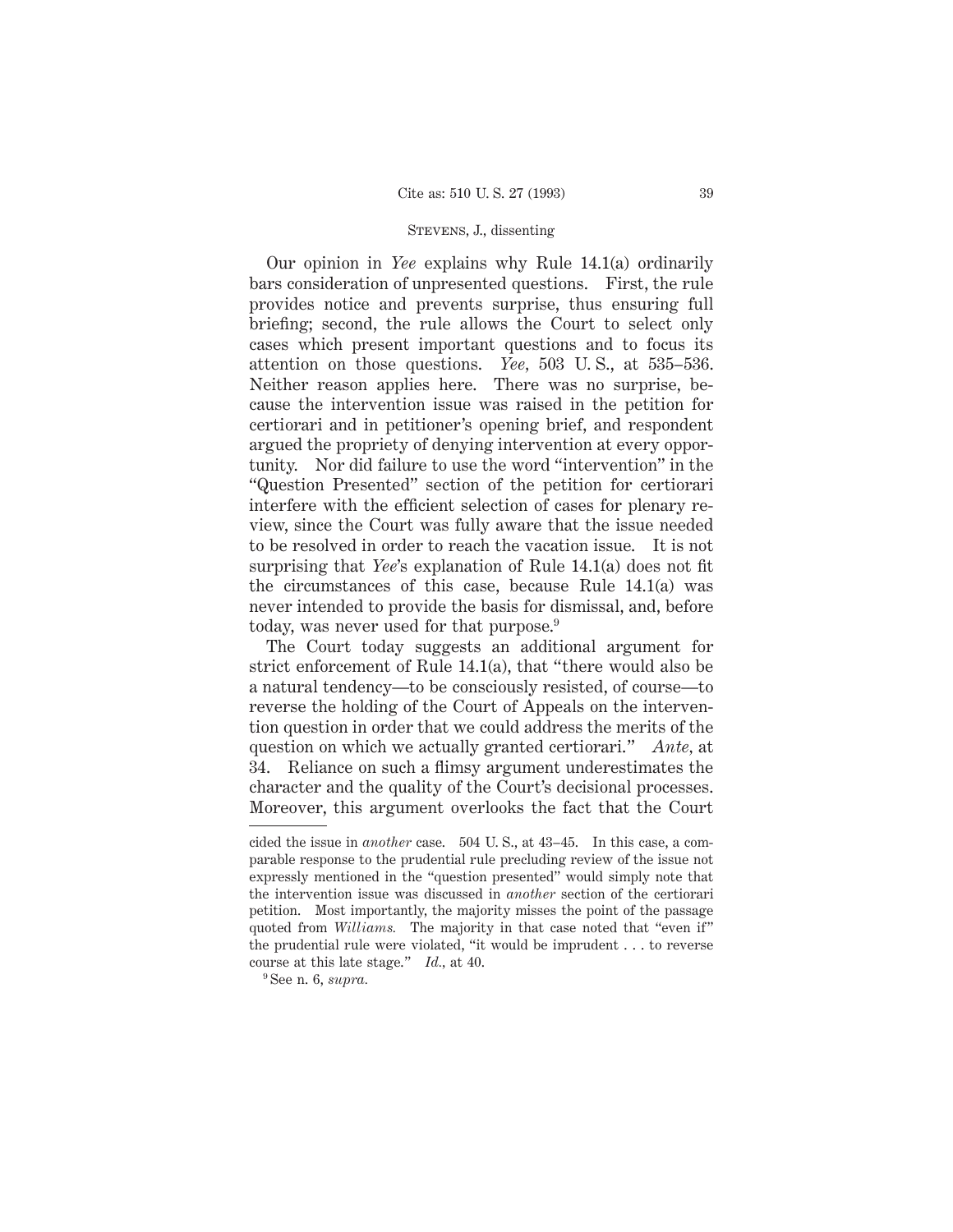was aware of that temptation at the time certiorari was granted. Nothing has changed since then to suggest dismissal is now more appropriate.

On the merits, I am persuaded that the Federal Circuit's routine practice is as objectionable as the practice we recently condemned in *Cardinal Chemical Co.* v. *Morton Inter*national, Inc., 508 U.S. 83 (1993).<sup>10</sup> While it is appropriate to vacate a judgment when mootness deprives the appellant of an opportunity for review, *United States* v. *Munsingwear, Inc.,* 340 U. S. 36 (1950), that justification does not apply to mootness achieved by purchase. Judicial precedents are presumptively correct and valuable to the legal community as a whole. They are not merely the property of private litigants and should stand unless a court concludes that the public interest would be served by a vacatur.

Respondent argues that a policy of routinely vacating judgments whenever both parties so request will encourage settlement. It will, of course, affect the *terms* of some settlements negotiated while cases are pending on appeal, but there is no evidence that the *number* of settlements will be appreciably increased by such a policy. Indeed, the experience in California demonstrates that the contrary may well be true.<sup>11</sup> Moreover, the facts of this case indicate that any

<sup>10</sup> In *Cardinal Chemical* we held the Federal Circuit should discontinue its practice of routinely vacating as moot declaratory judgments of patent validity upon affirmance of a finding that the patent had not been infringed.

<sup>11</sup> Barnett, Making Decisions Disappear: Depublication and Stipulated Reversal in the California Supreme Court, 26 Loyola (LA) L. Rev. 1033, 1073 (1993). In the years before the California Supreme Court endorsed routine vacation of judgments on settlement, there was a natural experiment in the California courts of appeals. While most courts routinely granted vacation, Division One of the Fourth Appellate District never did. Comparison of the rates of settlement in that court and the rest of the California appellate courts suggests that the denial of vacation did not discourage settlement. In fact, the rate of settlement in Division One of the Fourth Appellate District was twice as high as that in other appellate courts.